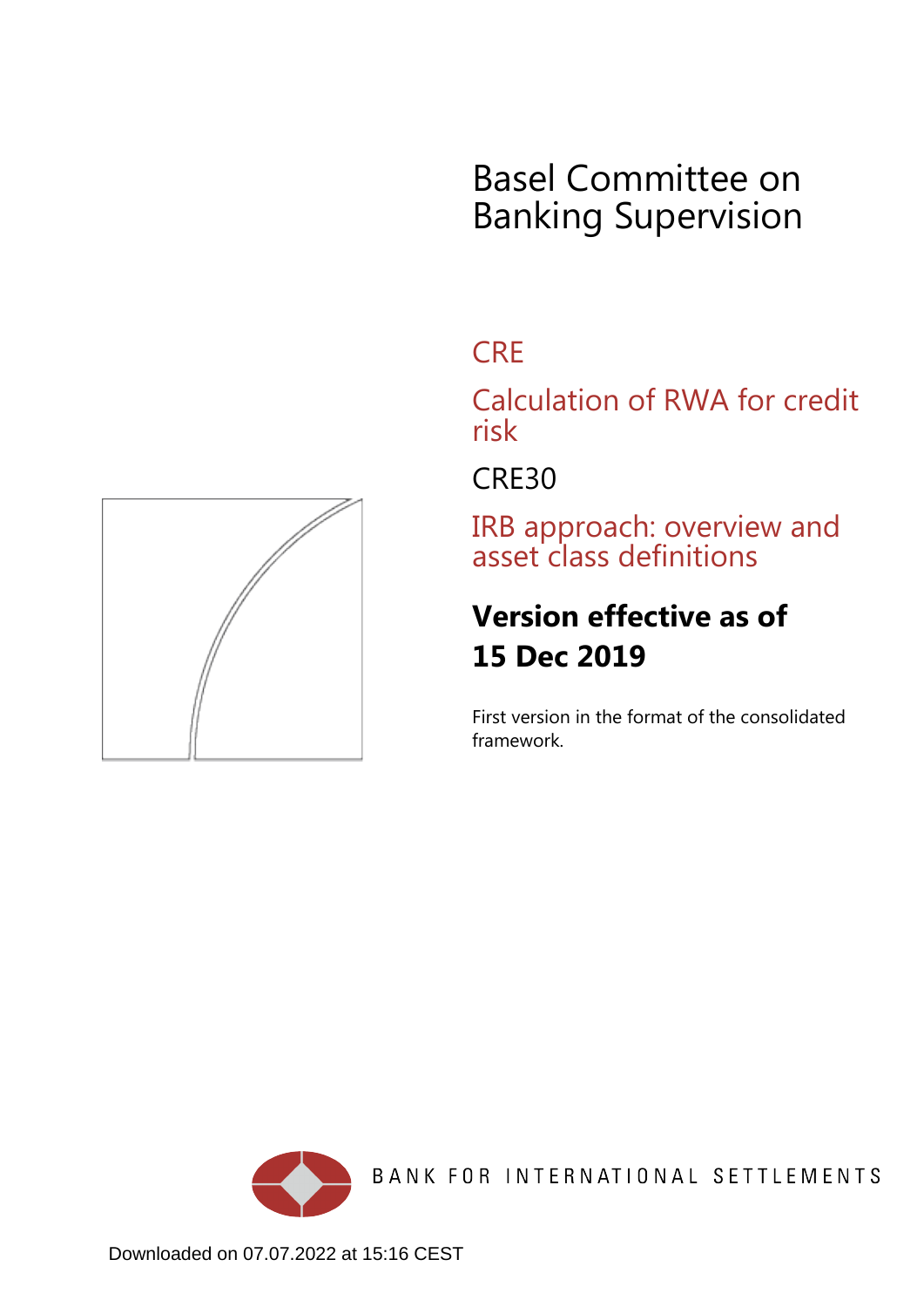*© Bank for International Settlements 2022. All rights reserved.*

Downloaded on 07.07.2022 at 15:16 CEST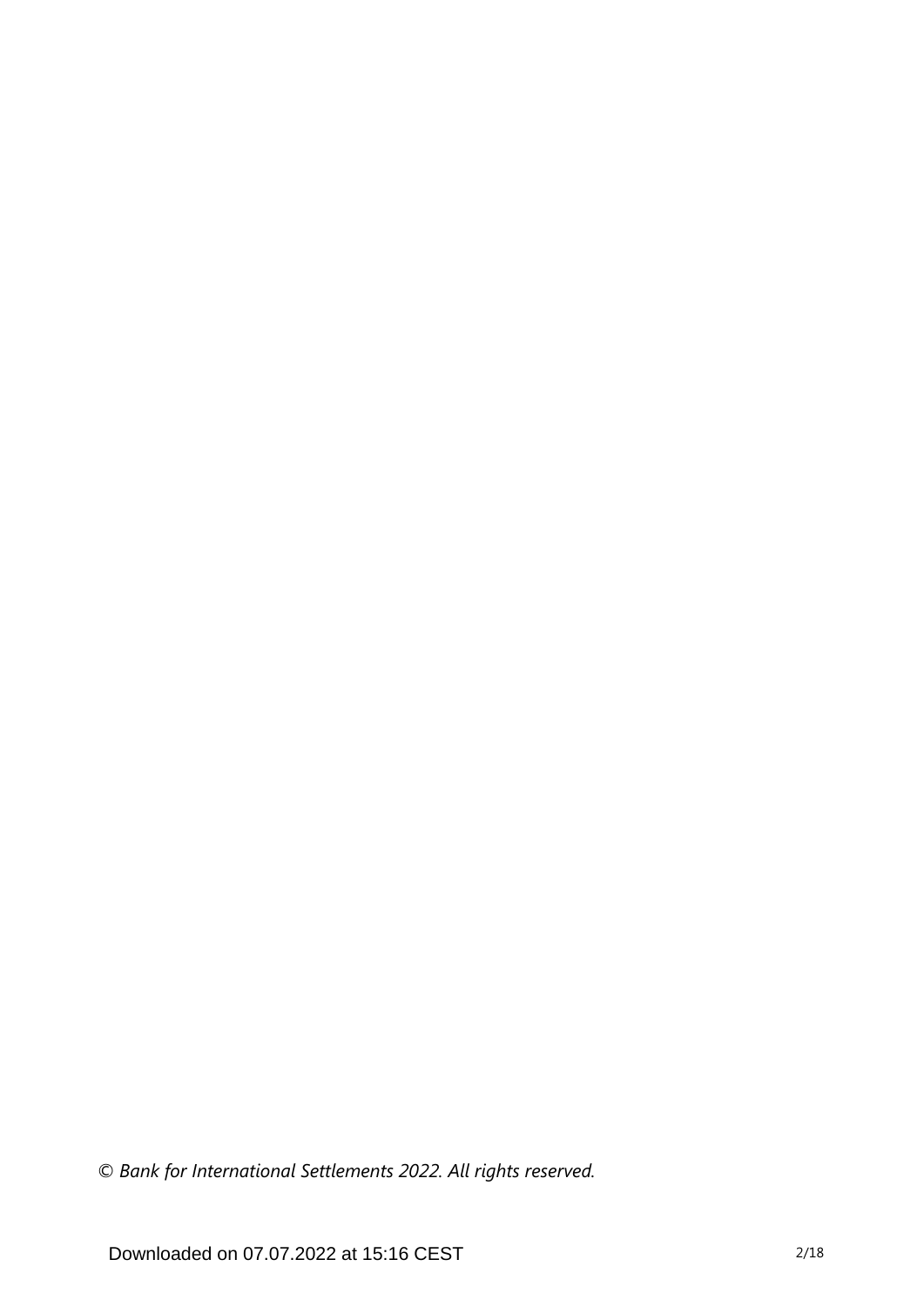## **Overview**

- This chapter describes the internal ratings-based (IRB) approach for credit risk. Subject to certain minimum conditions and disclosure requirements, banks that have received supervisory approval to use the IRB approach may rely on their own internal estimates of risk components in determining the capital requirement for a given exposure. The risk components include measures of the probability of default (PD), loss given default (LGD), the exposure at default (EAD), and effective maturity (M). In some cases, banks may be required to use a supervisory value as opposed to an internal estimate for one or more of the risk components. **30.1**
- The IRB approach is based on measures of unexpected losses (UL) and expected losses. The risk-weight functions, as outlined in [CRE31,](https://www.bis.org/basel_framework/chapter/CRE/31.htm?tldate=20220102&inforce=20191215&published=20191215) produce capital requirements for the UL portion. Expected losses are treated separately, as outlined in [CRE35.](https://www.bis.org/basel_framework/chapter/CRE/35.htm?tldate=20220102&inforce=20191215&published=20191215) **30.2**
- In this chapter, first the asset classes (eg corporate exposures and retail exposures) eligible for the IRB approach are defined. Second, there is a description of the risk components to be used by banks by asset class. Third, the requirements that relate to a bank's adoption of the IRB approach at the asset class level and the related roll-out requirements are outlined. In cases where an IRB treatment is not specified, the risk weight for those other exposures is 100%, except when a 0% risk weight applies under the standardised approach, and the resulting risk-weighted assets are assumed to represent UL only. Moreover, banks must apply the risk weights referenced in [CRE20.32](https://www.bis.org/basel_framework/chapter/CRE/20.htm?tldate=20220102&inforce=20191215&published=20191215#paragraph_CRE_20_20191215_20_32) to [CRE20.34](https://www.bis.org/basel_framework/chapter/CRE/20.htm?tldate=20220102&inforce=20191215&published=20191215#paragraph_CRE_20_20191215_20_34) of the standardised approach to the exposures referenced in those paragraphs (that is, investments that are assessed against certain materiality thresholds). **30.3**
- **30.4** For the purposes of minimum capital requirement and disclosure requirement a scaling factor of 1.06 must be applied to the risk weighted assets calculated under the IRB approach.

## **Categorisation of exposures**

Under the IRB approach, banks must categorise banking-book exposures into broad classes of assets with different underlying risk characteristics, subject to the definitions set out below. The classes of assets are (a) corporate, (b) sovereign, (c) bank, (d) retail, and (e) equity. Within the corporate asset class, five sub-classes of specialised lending are separately identified. Within the retail asset class, three sub-classes are separately identified. Within the corporate and retail asset classes, a distinct treatment for purchased receivables may also apply provided certain conditions are met. **30.5**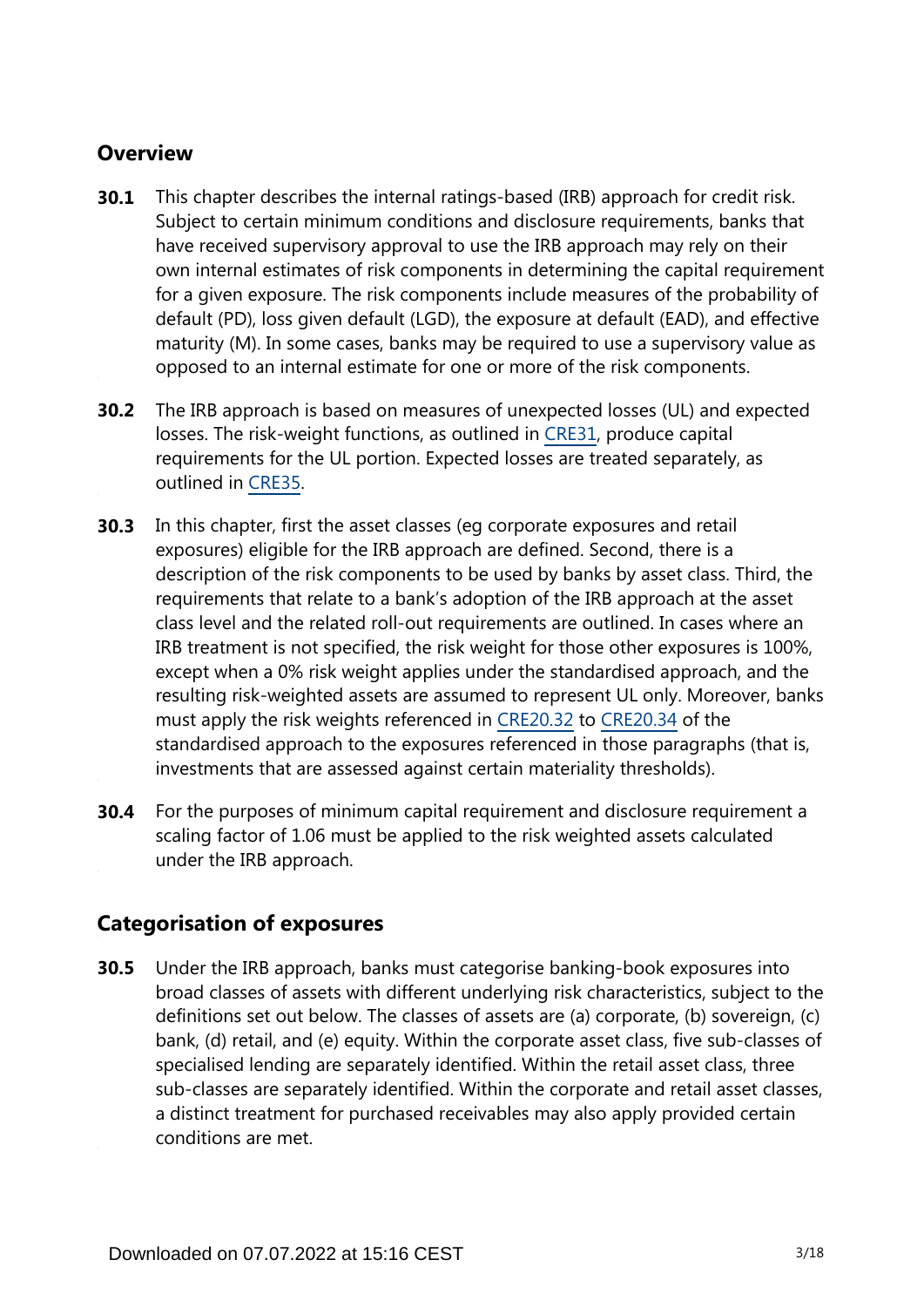#### **30.6**

The classification of exposures in this way is broadly consistent with established bank practice. However, some banks may use different definitions in their internal risk management and measurement systems. While it is not the intention of the Committee to require banks to change the way in which they manage their business and risks, banks are required to apply the appropriate treatment to each exposure for the purposes of deriving their minimum capital requirement. Banks must demonstrate to supervisors that their methodology for assigning exposures to different classes is appropriate and consistent over time.

### **Definition of corporate exposures**

- In general, a corporate exposure is defined as a debt obligation of a corporation, partnership, or proprietorship. Banks are permitted to distinguish separately exposures to small or medium-sized entities (SMEs), as defined in [CRE31.9.](https://www.bis.org/basel_framework/chapter/CRE/31.htm?tldate=20220102&inforce=20191215&published=20191215#paragraph_CRE_31_20191215_31_9) **30.7**
- Within the corporate asset class, five sub-classes of specialised lending (SL) are identified. Such lending possesses all the following characteristics, either in legal form or economic substance: **30.8**
	- (1) The exposure is typically to an entity (often a special purpose entity, or SPE) which was created specifically to finance and/or operate physical assets;
	- (2) The borrowing entity has little or no other material assets or activities, and therefore little or no independent capacity to repay the obligation, apart from the income that it receives from the asset(s) being financed;
	- (3) The terms of the obligation give the lender a substantial degree of control over the asset(s) and the income that it generates; and
	- (4) As a result of the preceding factors, the primary source of repayment of the obligation is the income generated by the asset(s), rather than the independent capacity of a broader commercial enterprise.
- The five sub-classes of SL are project finance (PF), object finance (OF), commodities finance (CF), income-producing real estate (IPRE), and high-volatility commercial real estate (HVCRE). Each of these sub-classes is defined below. **30.9**

#### **Project finance**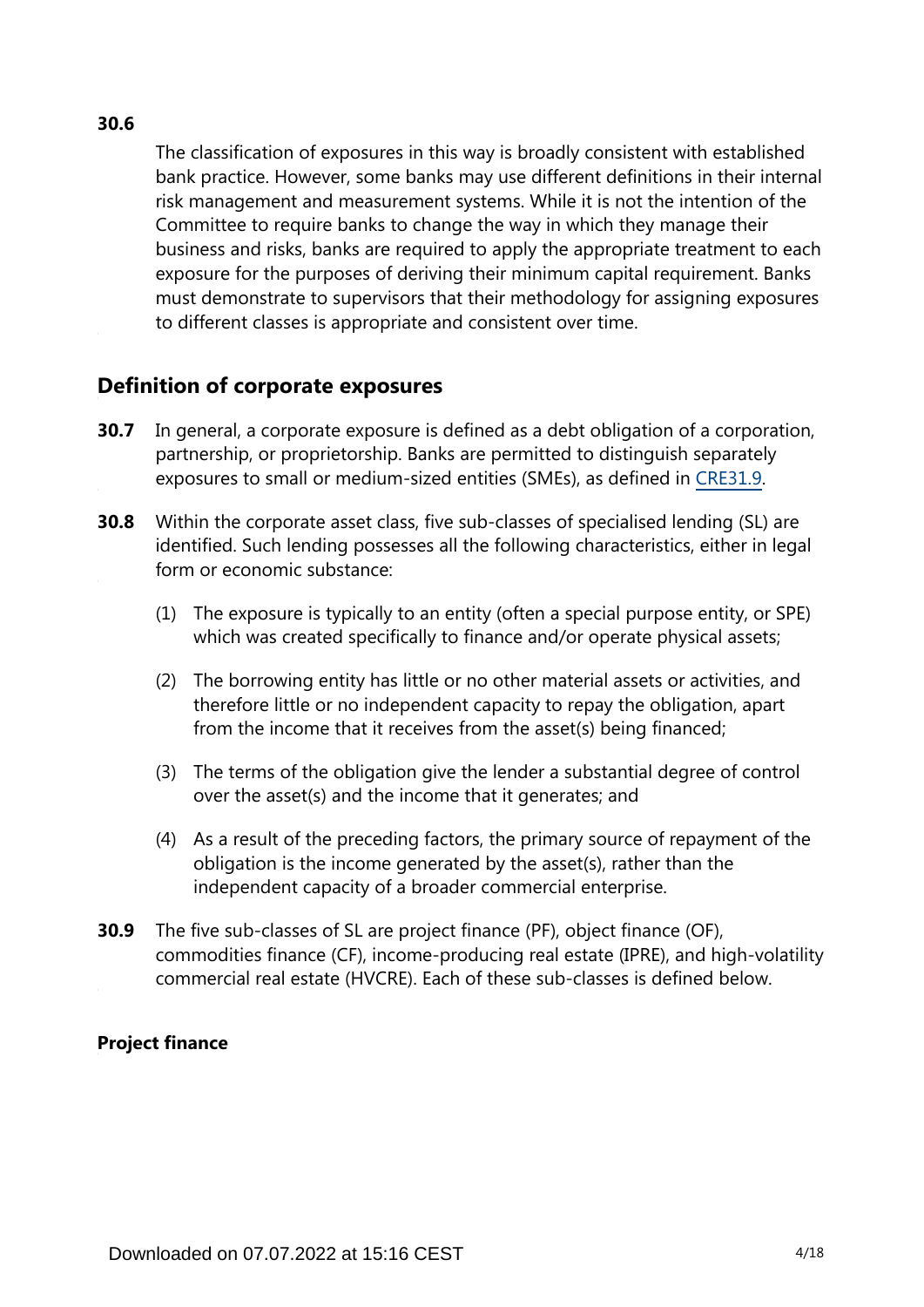- **30.10** PF is a method of funding in which the lender looks primarily to the revenues generated by a single project, both as the source of repayment and as security for the exposure. This type of financing is usually for large, complex and expensive installations that might include, for example, power plants, chemical processing plants, mines, transportation infrastructure, environment, and telecommunications infrastructure. Project finance may take the form of financing of the construction of a new capital installation, or refinancing of an existing installation, with or without improvements.
- **30.11** In such transactions, the lender is usually paid solely or almost exclusively out of the money generated by the contracts for the facility's output, such as the electricity sold by a power plant. The borrower is usually an SPE that is not permitted to perform any function other than developing, owning, and operating the installation. The consequence is that repayment depends primarily on the project's cash flow and on the collateral value of the project's assets. In contrast, if repayment of the exposure depends primarily on a well-established, diversified, credit-worthy, contractually obligated end user for repayment, it is considered a secured exposure to that end-user.

#### **Object finance**

**30.12** OF refers to a method of funding the acquisition of physical assets (eg ships, aircraft, satellites, railcars, and fleets) where the repayment of the exposure is dependent on the cash flows generated by the specific assets that have been financed and pledged or assigned to the lender. A primary source of these cash flows might be rental or lease contracts with one or several third parties. In contrast, if the exposure is to a borrower whose financial condition and debtservicing capacity enables it to repay the debt without undue reliance on the specifically pledged assets, the exposure should be treated as a collateralised corporate exposure.

#### **Commodities finance**

**30.13** CF refers to structured short-term lending to finance reserves, inventories, or receivables of exchange-traded commodities (eg crude oil, metals, or crops), where the exposure will be repaid from the proceeds of the sale of the commodity and the borrower has no independent capacity to repay the exposure. This is the case when the borrower has no other activities and no other material assets on its balance sheet. The structured nature of the financing is designed to compensate for the weak credit quality of the borrower. The exposure's rating reflects its self-liquidating nature and the lender's skill in structuring the transaction rather than the credit quality of the borrower.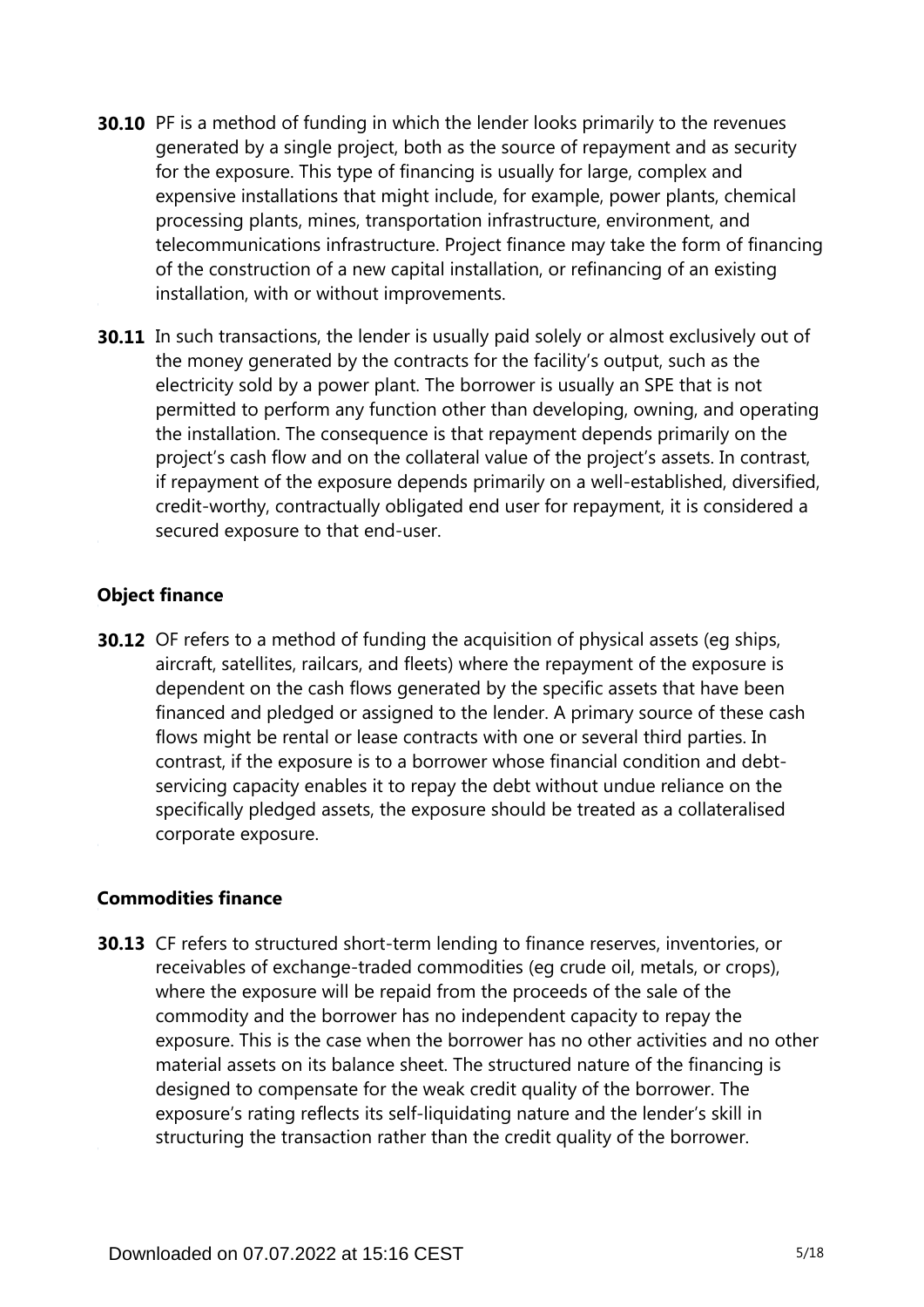#### **30.14**

The Committee believes that such lending can be distinguished from exposures financing the reserves, inventories, or receivables of other more diversified corporate borrowers. Banks are able to rate the credit quality of the latter type of borrowers based on their broader ongoing operations. In such cases, the value of the commodity serves as a risk mitigant rather than as the primary source of repayment.

#### **Income-producing real estate**

**30.15** IPRE refers to a method of providing funding to real estate (such as, office buildings to let, retail space, multifamily residential buildings, industrial or warehouse space, and hotels) where the prospects for repayment and recovery on the exposure depend primarily on the cash flows generated by the asset. The primary source of these cash flows would generally be lease or rental payments or the sale of the asset. The borrower may be, but is not required to be, an SPE, an operating company focused on real estate construction or holdings, or an operating company with sources of revenue other than real estate. The distinguishing characteristic of IPRE versus other corporate exposures that are collateralised by real estate is the strong positive correlation between the prospects for repayment of the exposure and the prospects for recovery in the event of default, with both depending primarily on the cash flows generated by a property.

#### **High-volatility commercial real estate**

- **30.16** HVCRE lending is the financing of commercial real estate that exhibits higher loss rate volatility (ie higher asset correlation) compared to other types of SL. HVCRE includes:
	- (1) Commercial real estate exposures secured by properties of types that are categorised by the national supervisor as sharing higher volatilities in portfolio default rates;
	- (2) Loans financing any of the land acquisition, development and construction (ADC) phases for properties of those types in such jurisdictions; and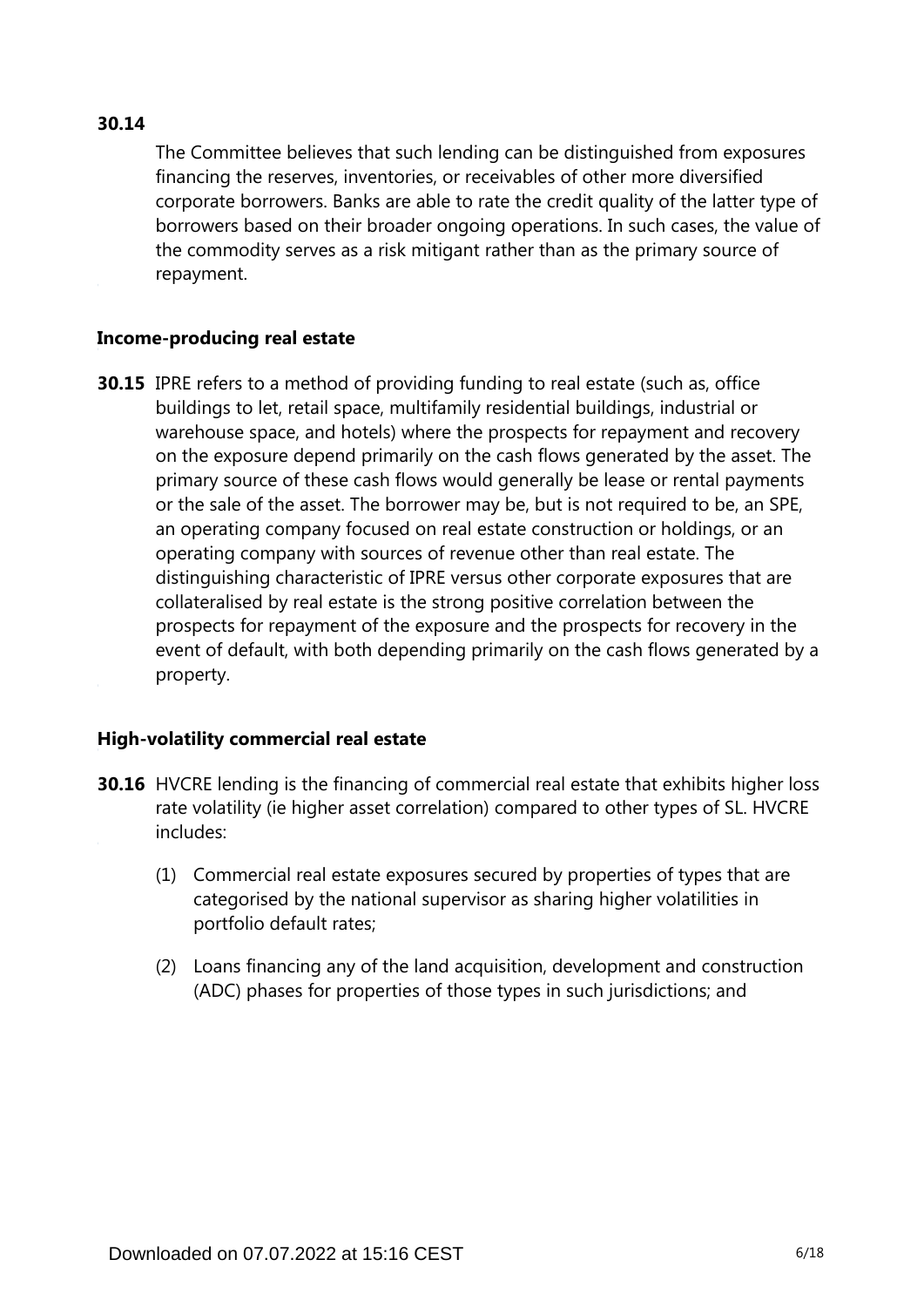- (3) Loans financing ADC of any other properties where the source of repayment at origination of the exposure is either the future uncertain sale of the property or cash flows whose source of repayment is substantially uncertain (eg the property has not yet been leased to the occupancy rate prevailing in that geographic market for that type of commercial real estate), unless the borrower has substantial equity at risk. Commercial ADC loans exempted from treatment as HVCRE loans on the basis of certainty of repayment or borrower equity are, however, ineligible for the additional reductions for SL exposures described in [CRE33.4](https://www.bis.org/basel_framework/chapter/CRE/33.htm?tldate=20220102&inforce=20191215&published=20191215#paragraph_CRE_33_20191215_33_4).
- **30.17** Where supervisors categorise certain types of commercial real estate exposures as HVCRE in their jurisdictions, they are required to make public such determinations. Other supervisors need to ensure that such treatment is then applied equally to banks under their supervision when making such HVCRE loans in that jurisdiction.

## **Definition of sovereign exposures**

**30.18** This asset class covers all exposures to counterparties treated as sovereigns under the standardised approach. This includes sovereigns (and their central banks), certain public sector entities (PSEs) identified as sovereigns in the standardised approach, multilateral development banks (MDBs) that meet the criteria for a 0% risk weight under the standardised approach, and the entities referred to in [CRE20.7.](https://www.bis.org/basel_framework/chapter/CRE/20.htm?tldate=20220102&inforce=20191215&published=20191215#paragraph_CRE_20_20191215_20_7)

## **Definition of bank exposures**

**30.19** This asset class covers exposures to banks and those securities firms outlined in [CRE20.16](https://www.bis.org/basel_framework/chapter/CRE/20.htm?tldate=20220102&inforce=20191215&published=20191215#paragraph_CRE_20_20191215_20_16) of the standardised approach. Bank exposures also include claims on domestic PSEs that are treated like claims on banks under the standardised approach, and MDBs that do not meet the criteria for a 0% risk weight under the standardised approach.

## **Definition of retail exposures**

- **30.20** An exposure is categorised as a retail exposure if it meets all of the criteria set out in [CRE30.21](https://www.bis.org/basel_framework/chapter/CRE/30.htm?tldate=20220102&inforce=20191215&published=20191215#paragraph_CRE_30_20191215_30_21) (which relate to the nature of the borrower and value of individual exposures) and all of the criteria set out in [CRE30.22](https://www.bis.org/basel_framework/chapter/CRE/30.htm?tldate=20220102&inforce=20191215&published=20191215#paragraph_CRE_30_20191215_30_22) (which relate to the size of the pool of exposures).
- **30.21** The criteria related to the nature of the borrower and value of the individual exposures are as follows: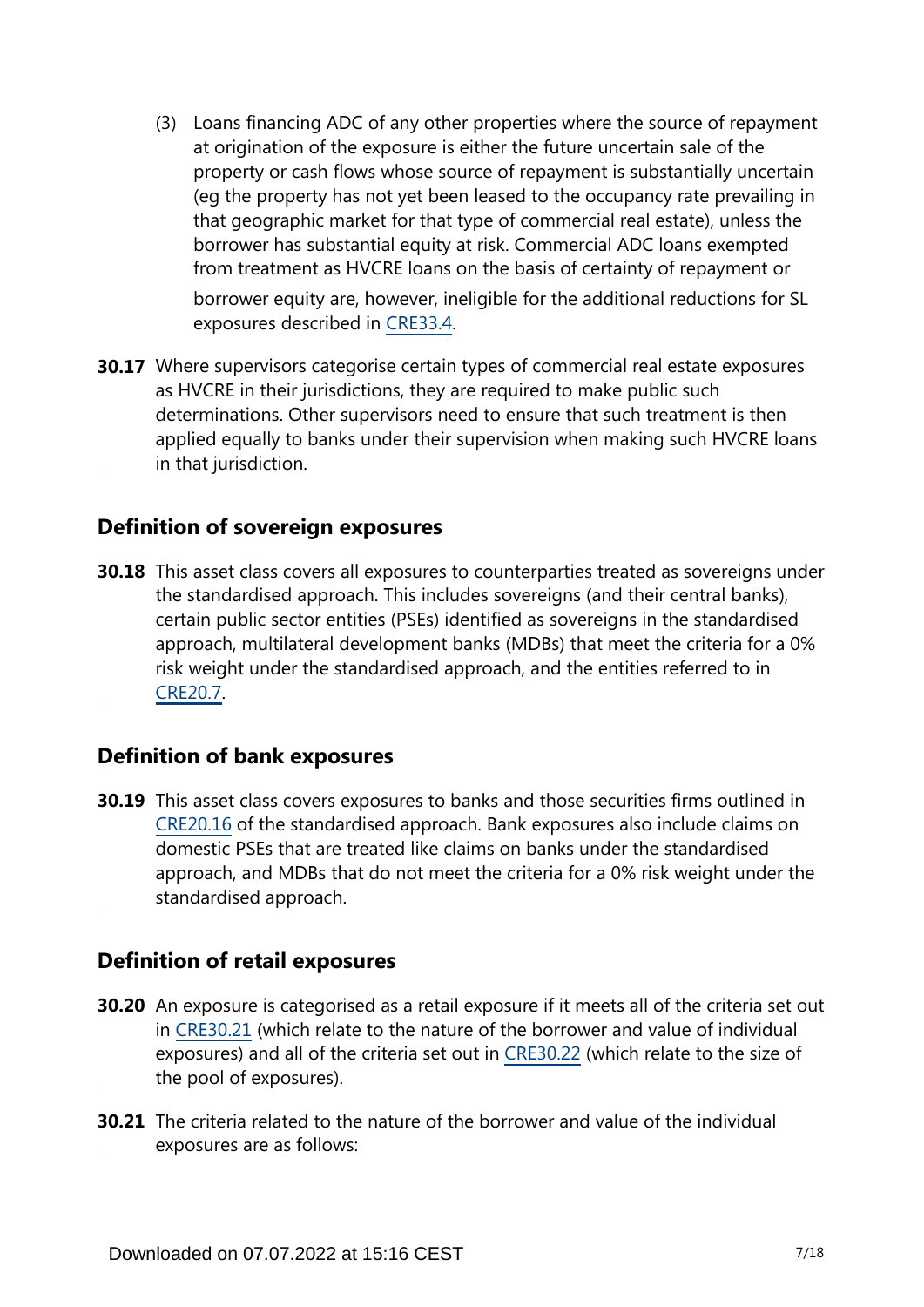- (1) Exposures to individuals such as revolving credits and lines of credit (eg credit cards, overdrafts, and retail facilities secured by financial instruments) as well as personal term loans and leases (eg instalment loans, auto loans and leases, student and educational loans, personal finance, and other exposures with similar characteristics) — are generally eligible for retail treatment regardless of exposure size, although supervisors may wish to establish exposure thresholds to distinguish between retail and corporate exposures.
- (2) Residential mortgage loans (including first and subsequent liens, term loans and revolving home equity lines of credit) are eligible for retail treatment regardless of exposure size so long as the credit is extended to an individual that is an owner-occupier of the property (with the understanding that supervisors exercise reasonable flexibility regarding buildings containing only a few rental units otherwise they are treated as corporate). Loans secured by a single or small number of condominium or co-operative residential housing units in a single building or complex also fall within the scope of the residential mortgage category. National supervisors may set limits on the maximum number of housing units per exposure.
- (3) Loans extended to small businesses and managed as retail exposures are eligible for retail treatment provided the total exposure of the banking group to a small business borrower (on a consolidated basis where applicable) is less than €1 million. Small business loans extended through or guaranteed by an individual are subject to the same exposure threshold.
- (4) It is expected that supervisors provide flexibility in the practical application of such thresholds such that banks are not forced to develop extensive new information systems simply for the purpose of ensuring perfect compliance. It is, however, important for supervisors to ensure that such flexibility (and the implied acceptance of exposure amounts in excess of the thresholds that are not treated as violations) is not being abused.
- **30.22** The criteria related to the size of the pool of exposures are as follows:
	- (1) The exposure must be one of a large pool of exposures, which are managed by the bank on a pooled basis.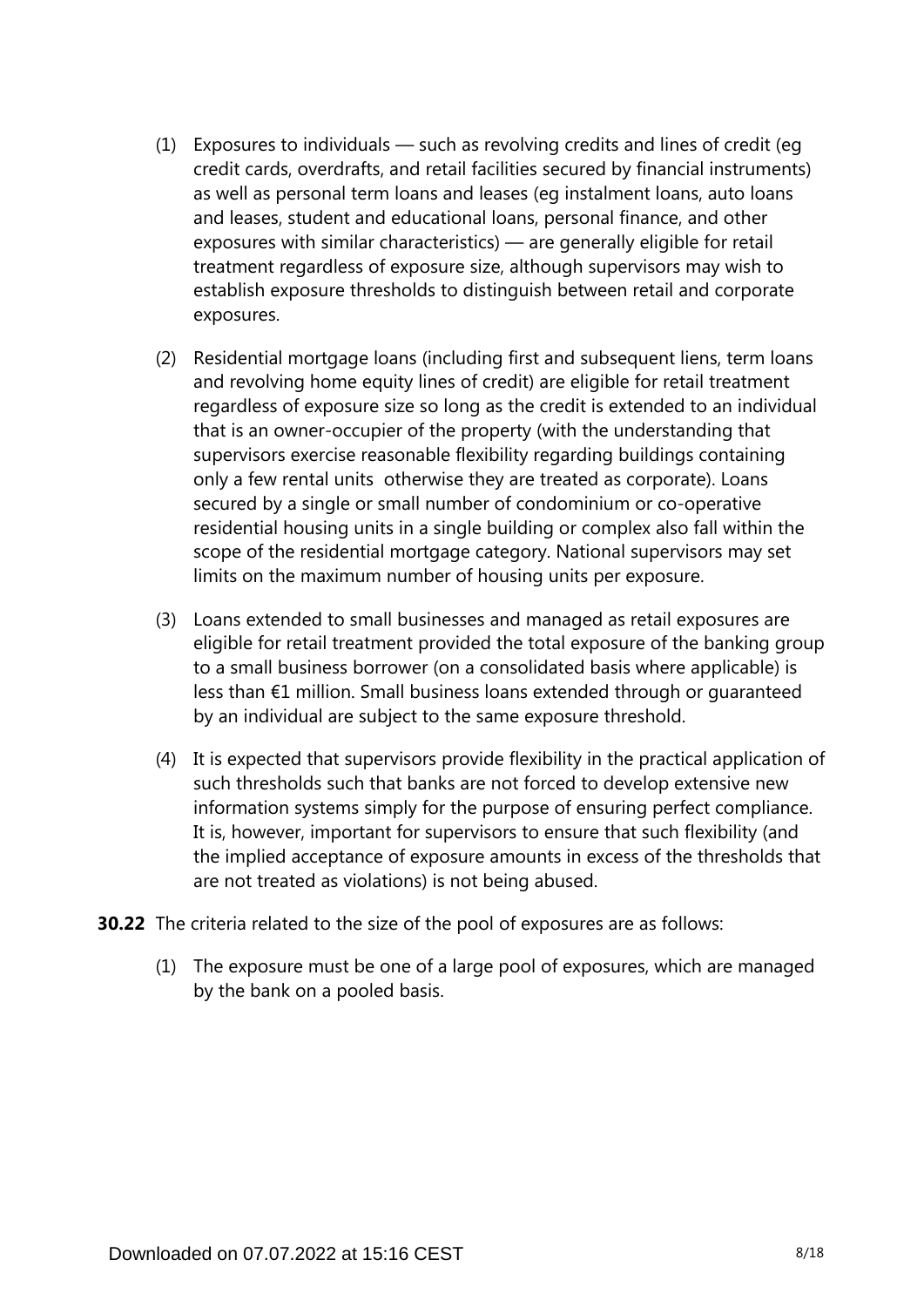- (2) Small business exposures below  $E1$  million may be treated as retail exposures if the bank treats such exposures in its internal risk management systems consistently over time and in the same manner as other retail exposures. This requires that such an exposure be originated in a similar manner to other retail exposures. Furthermore, it must not be managed individually in a way comparable to corporate exposures, but rather as part of a portfolio segment or pool of exposures with similar risk characteristics for purposes of risk assessment and quantification. However, this does not preclude retail exposures from being treated individually at some stages of the risk management process. The fact that an exposure is rated individually does not by itself deny the eligibility as a retail exposure.
- **30.23** Within the retail asset class category, banks are required to identify separately three sub-classes of exposures:
	- (1) exposures secured by residential properties as defined above,
	- (2) qualifying revolving retail exposures, as defined in the following paragraph, and
	- (3) all other retail exposures.

#### **Definition of qualifying revolving retail exposures**

- **30.24** All of the following criteria must be satisfied for a sub-portfolio to be treated as a qualifying revolving retail exposure (QRRE). These criteria must be applied at a sub-portfolio level consistent with the bank's segmentation of its retail activities generally. Segmentation at the national or country level (or below) should be the general rule.
	- (1) The exposures are revolving, unsecured, and uncommitted (both contractually and in practice). In this context, revolving exposures are defined as those where customers' outstanding balances are permitted to fluctuate based on their decisions to borrow and repay, up to a limit established by the bank.
	- (2) The exposures are to individuals.
	- (3) The maximum exposure to a single individual in the sub-portfolio is €100,000 or less.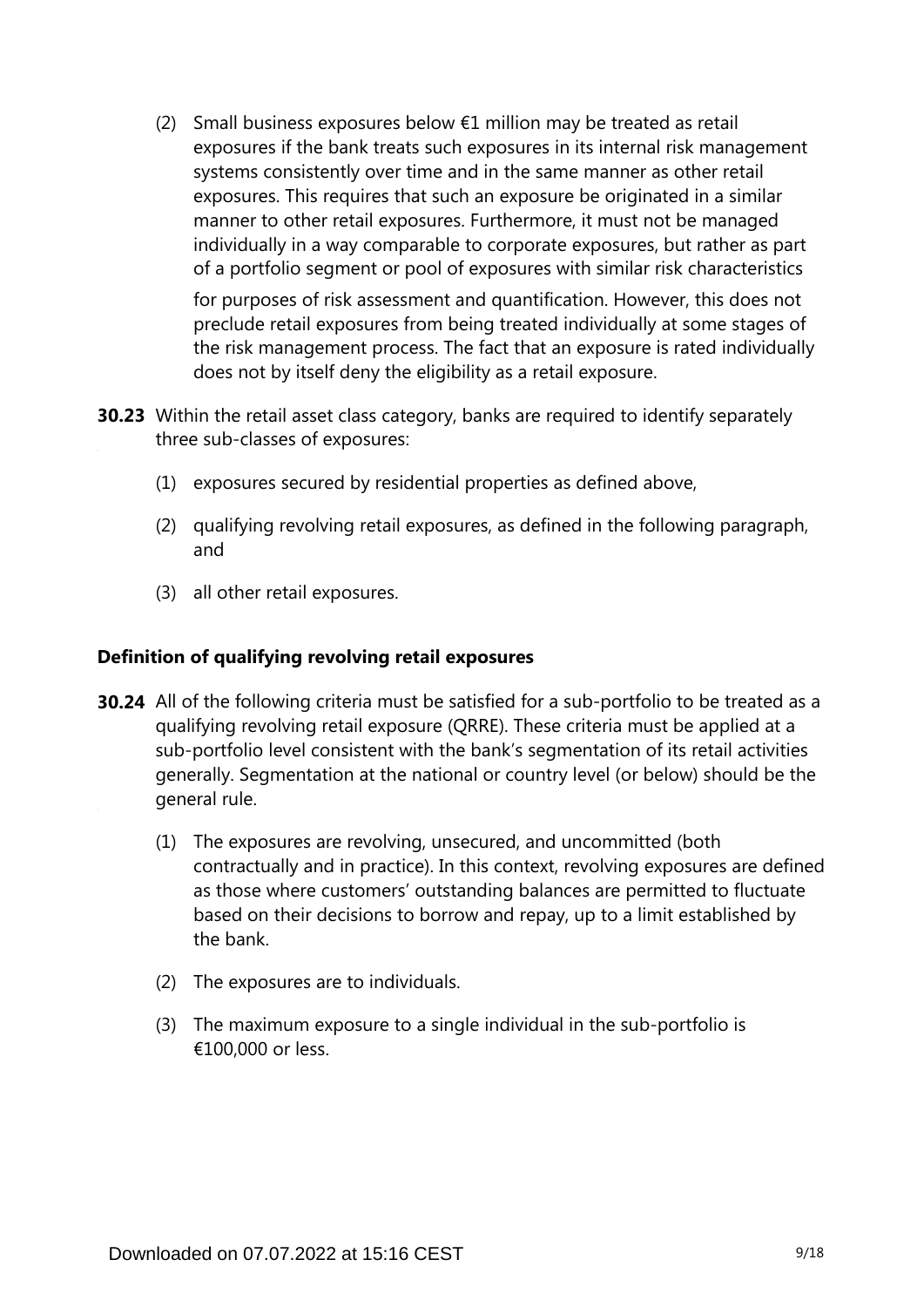(4) Because the asset correlation assumptions for the QRRE risk-weight function are markedly below those for the other retail risk-weight function at low PD values, banks must demonstrate that the use of the QRRE risk-weight function is constrained to portfolios that have exhibited low volatility of loss

rates, relative to their average level of loss rates, especially within the low PD bands. Supervisors will review the relative volatility of loss rates across the QRRE subportfolios, as well as the aggregate QRRE portfolio, and intend to share information on the typical characteristics of QRRE loss rates across jurisdictions.

- (5) Data on loss rates for the sub-portfolio must be retained in order to allow analysis of the volatility of loss rates.
- (6) The supervisor must concur that treatment as a qualifying revolving retail exposure is consistent with the underlying risk characteristics of the subportfolio.

## **Definition of equity exposures**

- <span id="page-9-1"></span><span id="page-9-0"></span>**30.25** In general, equity exposures are defined on the basis of the economic substance of the instrument. They include both direct and indirect ownership interests. $\frac{1}{2}$  $\frac{1}{2}$  $\frac{1}{2}$ whether voting or non-voting, in the assets and income of a commercial enterprise or of a financial institution that is not consolidated or deducted pursuant to  $CAP30<sup>2</sup>$  $CAP30<sup>2</sup>$  $CAP30<sup>2</sup>$  $CAP30<sup>2</sup>$  An instrument is considered to be an equity exposure if it meets all of the following requirements:
	- (1) It is irredeemable in the sense that the return of invested funds can be achieved only by the sale of the investment or sale of the rights to the investment or by the liquidation of the issuer;
	- (2) It does not embody an obligation on the part of the issuer; and
	- (3) It conveys a residual claim on the assets or income of the issuer.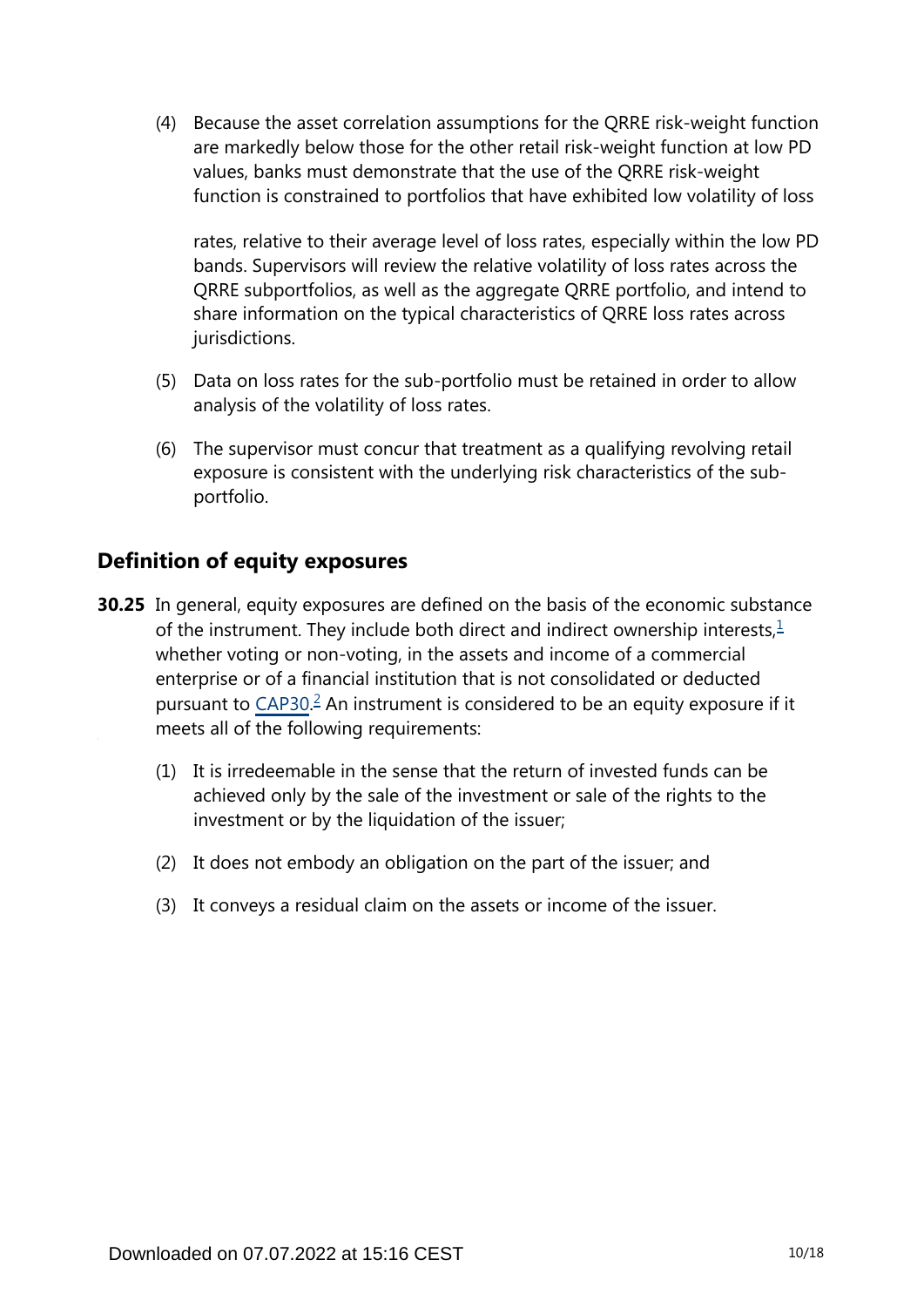#### *Footnotes*

- <span id="page-10-0"></span>*Indirect equity interests include holdings of derivative instruments tied to equity interests, and holdings in corporations, partnerships, limited liability companies or other types of enterprises that issue ownership interests and are engaged principally in the business of investing in equity instruments. [1](#page-9-0)*
- <span id="page-10-1"></span>*Where some member countries retain their existing treatment as an exception to the deduction approach, such equity investments by IRB banks are to be considered eligible for inclusion in their IRB equity portfolios. [2](#page-9-1)*
- <span id="page-10-2"></span>**30.26** Additionally any of the following instruments must be categorised as an equity exposure:
	- (1) An instrument with the same structure as those permitted as Tier 1 capital for banking organisations.
	- (2) An instrument that embodies an obligation on the part of the issuer and meets any of the following conditions:
		- (a) The issuer may defer indefinitely the settlement of the obligation;
		- (b) The obligation requires (or permits at the issuer's discretion) settlement by issuance of a fixed number of the issuer's equity shares;
		- (c) The obligation requires (or permits at the issuer's discretion) settlement by issuance of a variable number of the issuer's equity shares and (ceteris paribus) any change in the value of the obligation is attributable to, comparable to, and in the same direction as, the change in the value of a fixed number of the issuer's equity shares; $\frac{3}{2}$  $\frac{3}{2}$  $\frac{3}{2}$  or,
		- (d) The holder has the option to require that the obligation be settled in equity shares, unless either (i) in the case of a traded instrument, the supervisor is content that the bank has demonstrated that the instrument trades more like the debt of the issuer than like its equity, or (ii) in the case of non-traded instruments, the supervisor is content that the bank has demonstrated that the instrument should be treated as a debt position. In cases (i) and (ii), the bank may decompose the risks for regulatory purposes, with the consent of the supervisor.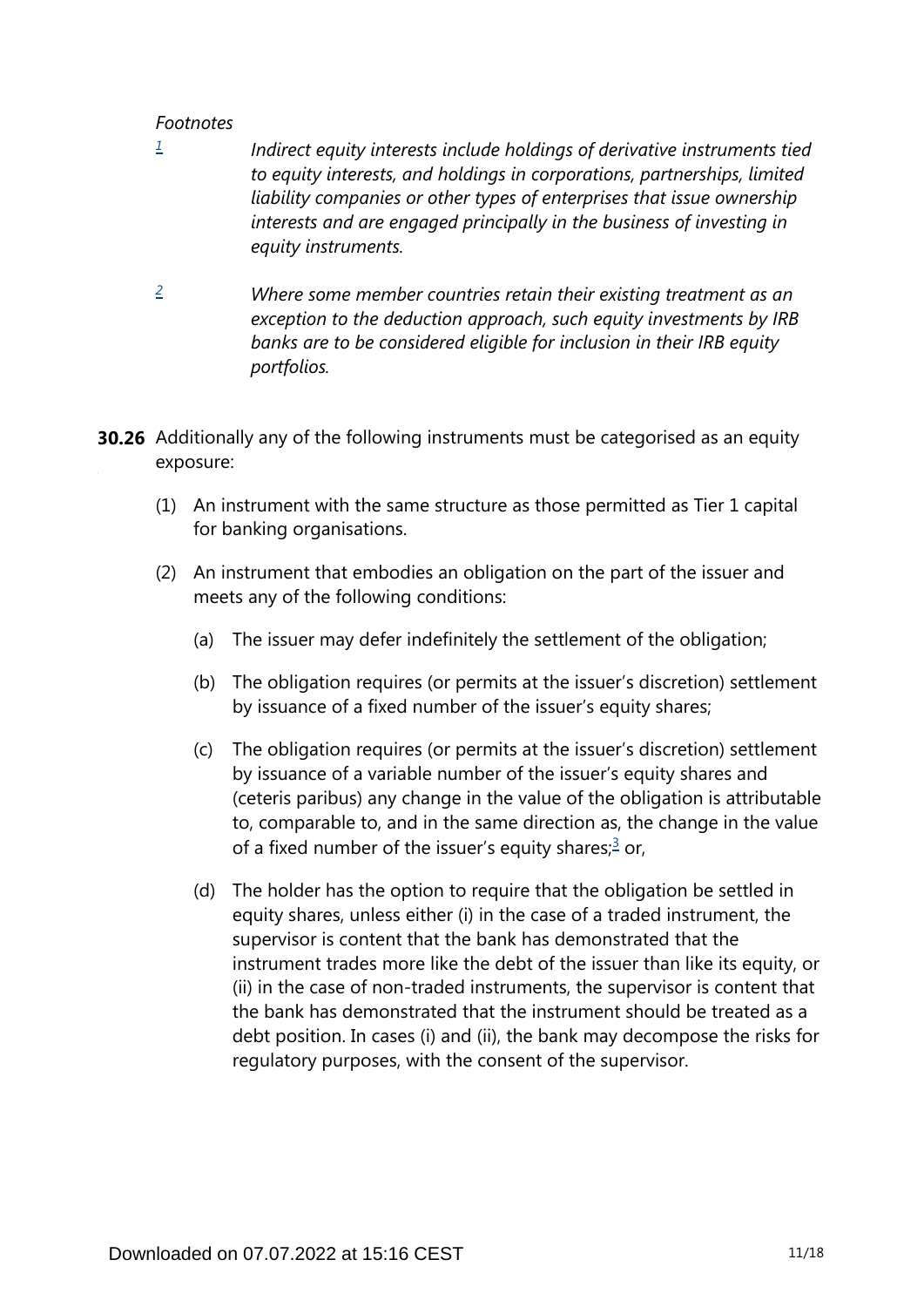#### *Footnotes*

<span id="page-11-0"></span>*[3](#page-10-2)*

*For certain obligations that require or permit settlement by issuance of a variable number of the issuer's equity shares, the change in the monetary value of the obligation is equal to the change in the fair value of a fixed number of equity shares multiplied by a specified factor. Those obligations meet the conditions of item 3 if both the factor and the referenced number of shares are fixed. For example, an issuer may be required to settle an obligation by issuing shares with a value equal to three times the appreciation in the fair value of 1,000 equity shares. That obligation is considered to be the same as an obligation that requires settlement by issuance of shares equal to the appreciation in the fair value of 3,000 equity shares.*

<span id="page-11-4"></span><span id="page-11-3"></span>**30.27** Debt obligations and other securities, partnerships, derivatives or other vehicles structured with the intent of conveying the economic substance of equity ownership are considered an equity holding.<sup>[4](#page-11-1)</sup> This includes liabilities from which the return is linked to that of equities. $5$  Conversely, equity investments that are structured with the intent of conveying the economic substance of debt holdings or securitisation exposures would not be considered an equity holding.

#### *Footnotes*

<span id="page-11-1"></span>*Equities that are recorded as a loan but arise from a debt/equity swap made as part of the orderly realisation or restructuring of the debt are included in the definition of equity holdings. However, these instruments may not attract a lower capital charge than would apply if the holdings remained in the debt portfolio. [4](#page-11-3)*

- <span id="page-11-2"></span>*Supervisors may decide not to require that such liabilities be included where they are directly hedged by an equity holding, such that the net position does not involve material risk. [5](#page-11-4)*
- **30.28** The national supervisor has the discretion to re-characterise debt holdings as equities for regulatory purposes and to otherwise ensure the proper treatment of holdings under the supervisory review process standard [SRP.](https://www.bis.org/basel_framework/standard/SRP.htm?tldate=20220102)

## **Definition of eligible purchased receivables**

**30.29** Eligible purchased receivables are divided into retail and corporate receivables as defined below.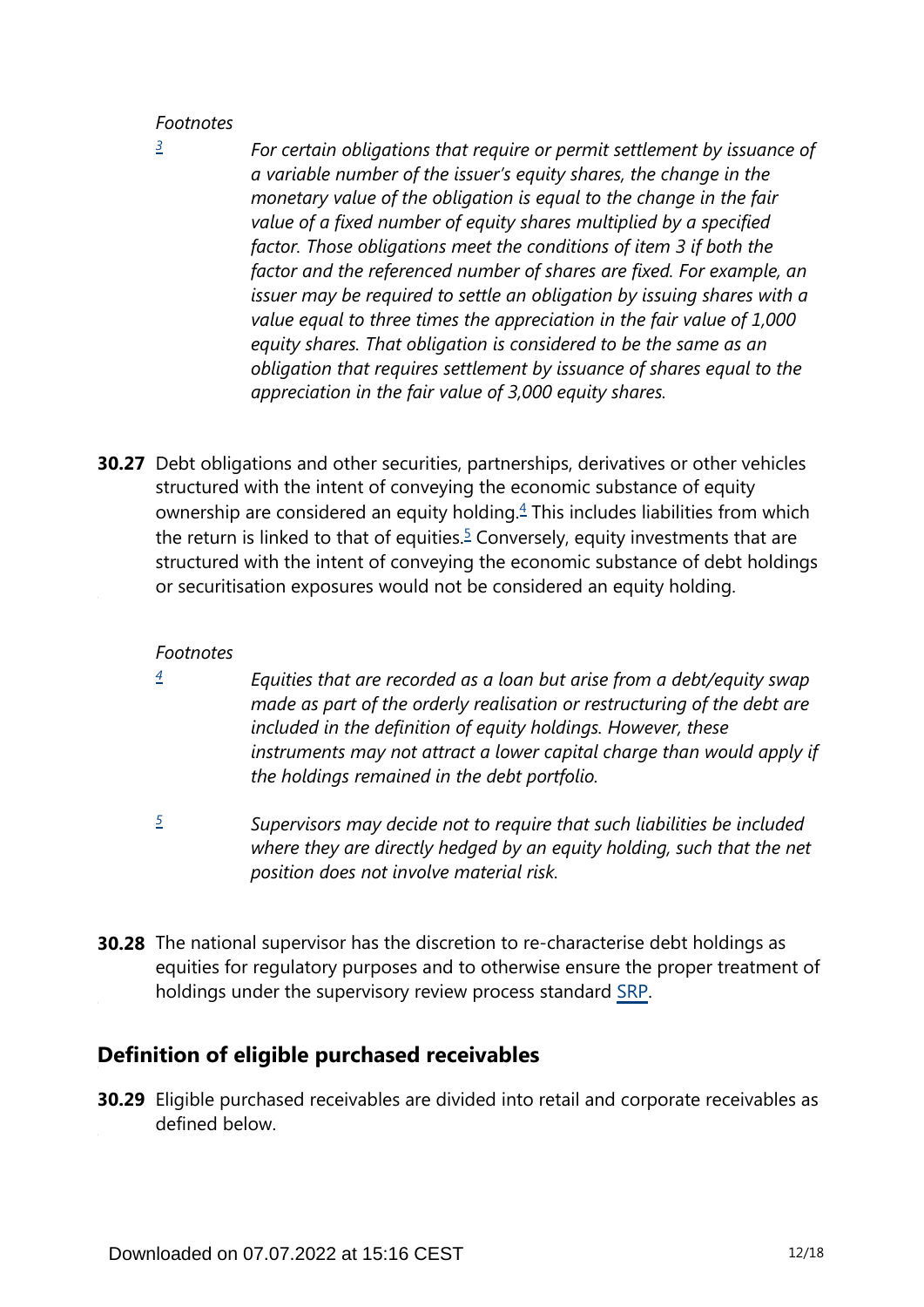#### **Retail receivables**

**30.30** Purchased retail receivables, provided the purchasing bank complies with the IRB rules for retail exposures, are eligible for the top-down approach as permitted within the existing standards for retail exposures. The bank must also apply the minimum operational requirements as set forth in [CRE34](https://www.bis.org/basel_framework/chapter/CRE/34.htm?tldate=20220102&inforce=20191215&published=20191215) and [CRE36.](https://www.bis.org/basel_framework/chapter/CRE/36.htm?tldate=20220102&inforce=20191215&published=20191215)

#### **Corporate receivables**

- **30.31** In general, for purchased corporate receivables, banks are expected to assess the default risk of individual obligors as specified in [CRE31](https://www.bis.org/basel_framework/chapter/CRE/31.htm?tldate=20220102&inforce=20191215&published=20191215) (starting with [CRE31.3\)](https://www.bis.org/basel_framework/chapter/CRE/31.htm?tldate=20220102&inforce=20191215&published=20191215#paragraph_CRE_31_20191215_31_3) consistent with the treatment of other corporate exposures. However, the topdown approach may be used, provided that the purchasing bank's programme for corporate receivables complies with both the criteria for eligible receivables and the minimum operational requirements of this approach. The use of the topdown purchased receivables treatment is limited to situations where it would be an undue burden on a bank to be subjected to the minimum requirements for the IRB approach to corporate exposures that would otherwise apply. Primarily, it is intended for receivables that are purchased for inclusion in asset-backed securitisation structures, but banks may also use this approach, with the approval of national supervisors, for appropriate on-balance sheet exposures that share the same features.
- <span id="page-12-1"></span><span id="page-12-0"></span>**30.32** Supervisors may deny the use of the top-down approach for purchased corporate receivables depending on the bank's compliance with minimum requirements. In particular, to be eligible for the proposed 'top-down' treatment, purchased corporate receivables must satisfy the following conditions:
	- (1) The receivables are purchased from unrelated, third party sellers, and as such the bank has not originated the receivables either directly or indirectly.
	- (2) The receivables must be generated on an arm's-length basis between the seller and the obligor. (As such, intercompany accounts receivable and receivables subject to contra-accounts between firms that buy and sell to each other are ineligible.<sup>[6](#page-13-0)</sup>)
	- (3) The purchasing bank has a claim on all proceeds from the pool of receivables or a pro-rata interest in the proceeds.<sup>[7](#page-13-1)</sup>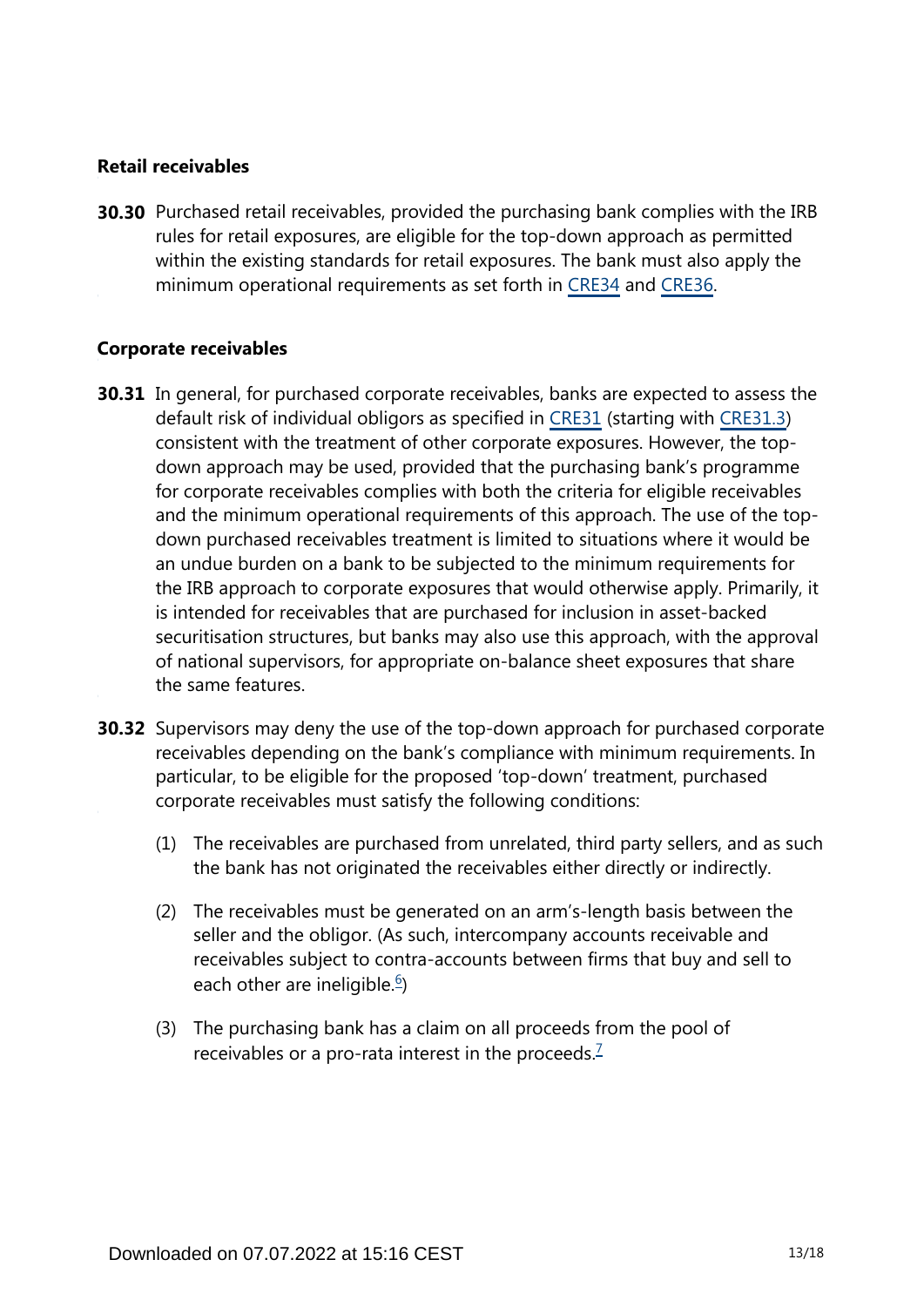(4) National supervisors must also establish concentration limits above which capital charges must be calculated using the minimum requirements for the bottom-up approach for corporate exposures. Such concentration limits may refer to one or a combination of the following measures: the size of one

individual exposure relative to the total pool, the size of the pool of receivables as a percentage of regulatory capital, or the maximum size of an individual exposure in the pool.

#### *Footnotes*

<span id="page-13-0"></span>*[6](#page-12-0)*

- *Contra-accounts involve a customer buying from and selling to the same firm. The risk is that debts may be settled through payments in kind rather than cash. Invoices between the companies may be offset against each other instead of being paid. This practice can defeat a security interest when challenged in court.*
- *Claims on tranches of the proceeds (first loss position, second loss position, etc.) would fall under the securitisation treatment. [7](#page-12-1)*
- <span id="page-13-1"></span>**30.33** The existence of full or partial recourse to the seller does not automatically disqualify a bank from adopting this top-down approach, as long as the cash flows from the purchased corporate receivables are the primary protection against default risk as determined by the rules in [CRE34.4](https://www.bis.org/basel_framework/chapter/CRE/34.htm?tldate=20220102&inforce=20191215&published=20191215#paragraph_CRE_34_20191215_34_4) to [CRE34.7](https://www.bis.org/basel_framework/chapter/CRE/34.htm?tldate=20220102&inforce=20191215&published=20191215#paragraph_CRE_34_20191215_34_7) for purchased receivables and the bank meets the eligibility criteria and operational requirements.

## **Foundation and advanced approaches**

- **30.34** For each of the asset classes covered under the IRB framework, there are three key elements:
	- (1) Risk components: estimates of risk parameters provided by banks some of which are supervisory estimates.
	- (2) Risk-weight functions: the means by which risk components are transformed into risk-weighted assets and therefore capital requirements.
	- (3) Minimum requirements: the minimum standards that must be met in order for a bank to use the IRB approach for a given asset class.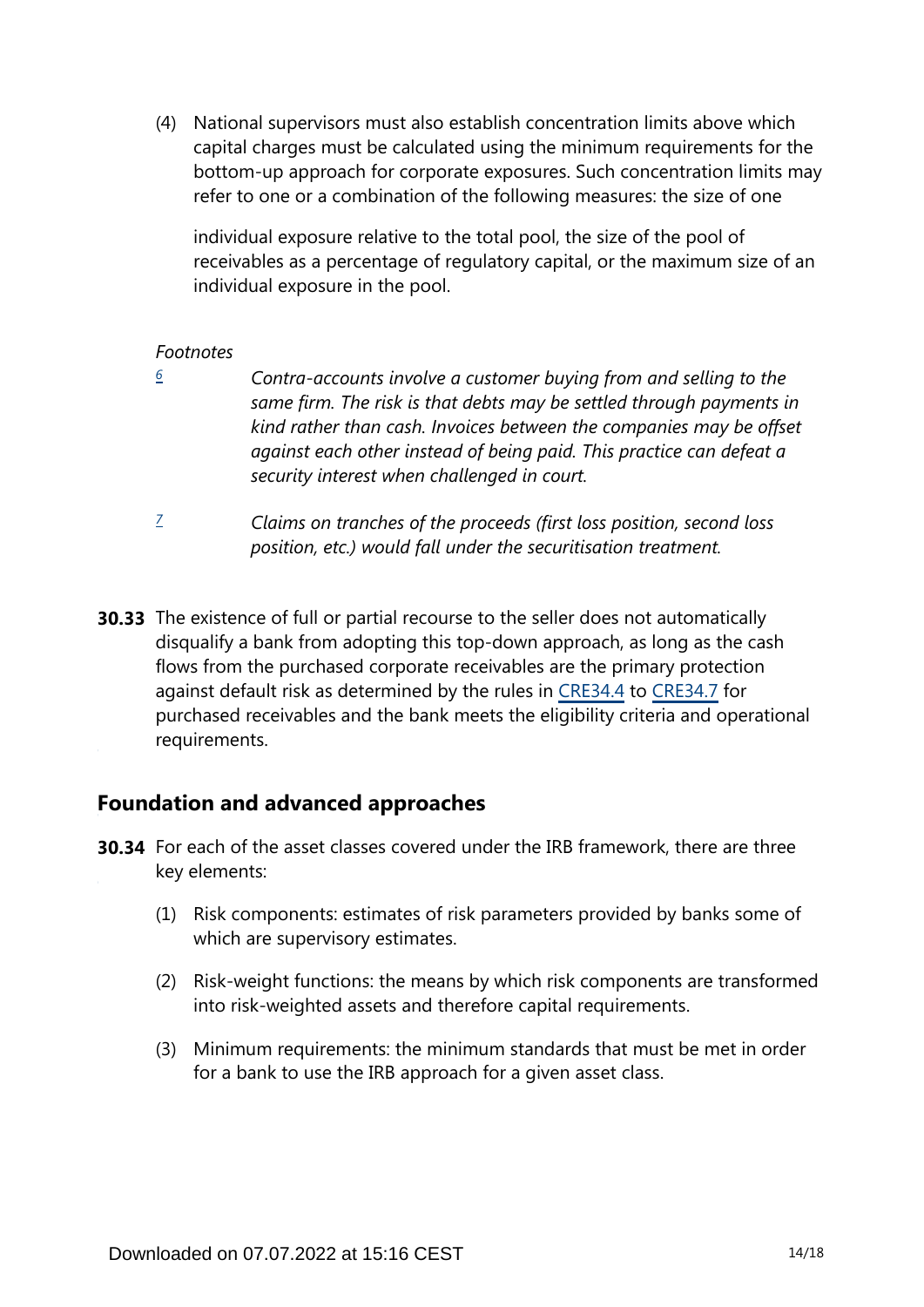**30.35** For many of the asset classes, the Committee has made available two broad approaches: a foundation and an advanced approach. Under the foundation approach, as a general rule, banks provide their own estimates of PD and rely on

supervisory estimates for other risk components. Under the advanced approach, banks provide more of their own estimates of PD, LGD and EAD, and their own calculation of M, subject to meeting minimum standards. For both the foundation and advanced approaches, banks must always use the risk-weight functions provided in this Framework for the purpose of deriving capital requirements. The full suite of approaches is described below.

## **Corporate, sovereign and bank exposures**

<span id="page-14-1"></span>**30.36** Under the foundation approach, banks must provide their own estimates of PD associated with each of their borrower grades, but must use supervisory estimates for the other relevant risk components. The other risk components are LGD, EAD and  $M<sup>8</sup>$  $M<sup>8</sup>$  $M<sup>8</sup>$ 

#### *Footnotes*

<span id="page-14-0"></span>*[8](#page-14-1)*

*As noted in [CRE32.39](https://www.bis.org/basel_framework/chapter/CRE/32.htm?tldate=20220102&inforce=20191215&published=20191215#paragraph_CRE_32_20191215_32_39), some supervisors may require banks using the foundation approach to calculate M using the definition provided in [CRE32.41](https://www.bis.org/basel_framework/chapter/CRE/32.htm?tldate=20220102&inforce=20191215&published=20191215#paragraph_CRE_32_20191215_32_41) to [CRE32.49.](https://www.bis.org/basel_framework/chapter/CRE/32.htm?tldate=20220102&inforce=20191215&published=20191215#paragraph_CRE_32_20191215_32_49)*

<span id="page-14-3"></span>**30.37** Under the advanced approach, banks must calculate the effective maturity (M)<sup>[9](#page-14-2)</sup> and provide their own estimates of PD, LGD and EAD.

#### *Footnotes*

*[9](#page-14-3)*

*At the discretion of the national supervisor, certain domestic exposures may be exempt from the calculation of M (see [CRE32.40](https://www.bis.org/basel_framework/chapter/CRE/32.htm?tldate=20220102&inforce=20191215&published=20191215#paragraph_CRE_32_20191215_32_40)).*

<span id="page-14-2"></span>**30.38** There is an exception to this general rule for the five sub-classes of assets identified as SL.

**The SL categories: PF, OF, CF, IPRE, and HVCRE**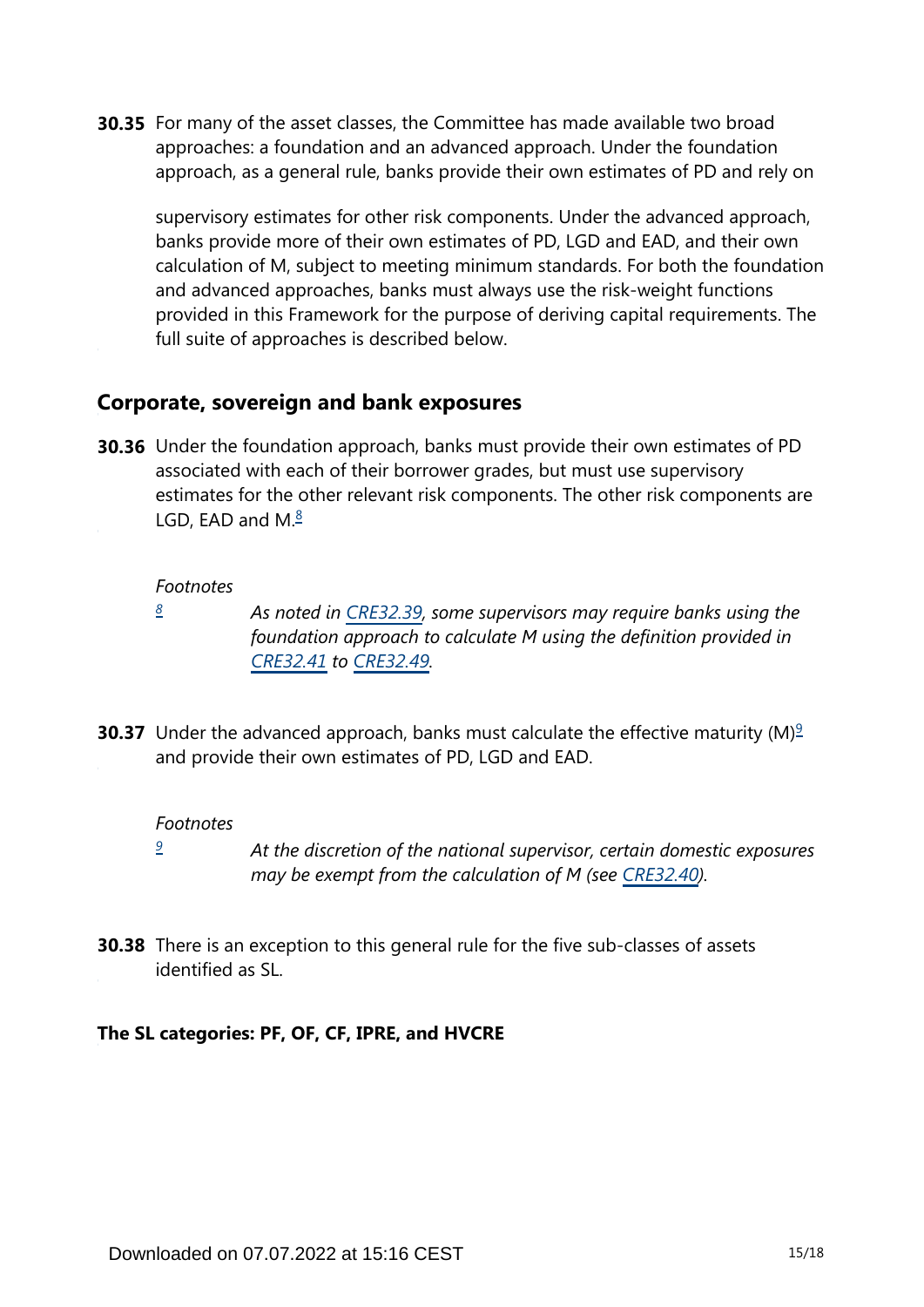- **30.39** Banks that do not meet the requirements for the estimation of PD under the corporate foundation approach for their SL assets are required to map their internal risk grades to five supervisory categories, each of which is associated with a specific risk weight. This version is termed the 'supervisory slotting criteria approach'.
- **30.40** Banks that meet the requirements for the estimation of PD are able to use the foundation approach to corporate exposures to derive risk weights for all classes of SL exposures except HVCRE. At national discretion, banks meeting the requirements for HVCRE exposure are able to use a foundation approach that is similar in all respects to the corporate approach, with the exception of a separate risk-weight function as described in [CRE31.12](https://www.bis.org/basel_framework/chapter/CRE/31.htm?tldate=20220102&inforce=20191215&published=20191215#paragraph_CRE_31_20191215_31_12).
- **30.41** Banks that meet the requirements for the estimation of PD, LGD and EAD are able to use the advanced approach to corporate exposures to derive risk weights for all classes of SL exposures except HVCRE. At national discretion, banks meeting these requirements for HVCRE exposure are able to use an advanced approach that is similar in all respects to the corporate approach, with the exception of a separate risk-weight function as described in [CRE31.12.](https://www.bis.org/basel_framework/chapter/CRE/31.htm?tldate=20220102&inforce=20191215&published=20191215#paragraph_CRE_31_20191215_31_12)

## **Retail exposures**

**30.42** For retail exposures, banks must provide their own estimates of PD, LGD and EAD. There is no distinction between a foundation and advanced approach for this asset class.

## **Equity exposures**

- **30.43** There are two broad approaches to calculate risk-weighted assets for equity exposures not held in the trading book: a market-based approach and a PD/LGD approach. These are set out in full in [CRE31.26](https://www.bis.org/basel_framework/chapter/CRE/31.htm?tldate=20220102&inforce=20191215&published=20191215#paragraph_CRE_31_20191215_31_26) to [CRE31.45.](https://www.bis.org/basel_framework/chapter/CRE/31.htm?tldate=20220102&inforce=20191215&published=20191215#paragraph_CRE_31_20191215_31_45)
- **30.44** The PD/LGD approach to equity exposures remains available for banks that adopt the advanced approach for other exposure types.

## **Eligible purchased receivables**

**30.45** The treatment potentially straddles two asset classes. For eligible corporate receivables, both a foundation and advanced approach are available subject to certain operational requirements being met. For eligible retail receivables, as with the retail asset class, there is no distinction between a foundation and advanced approach.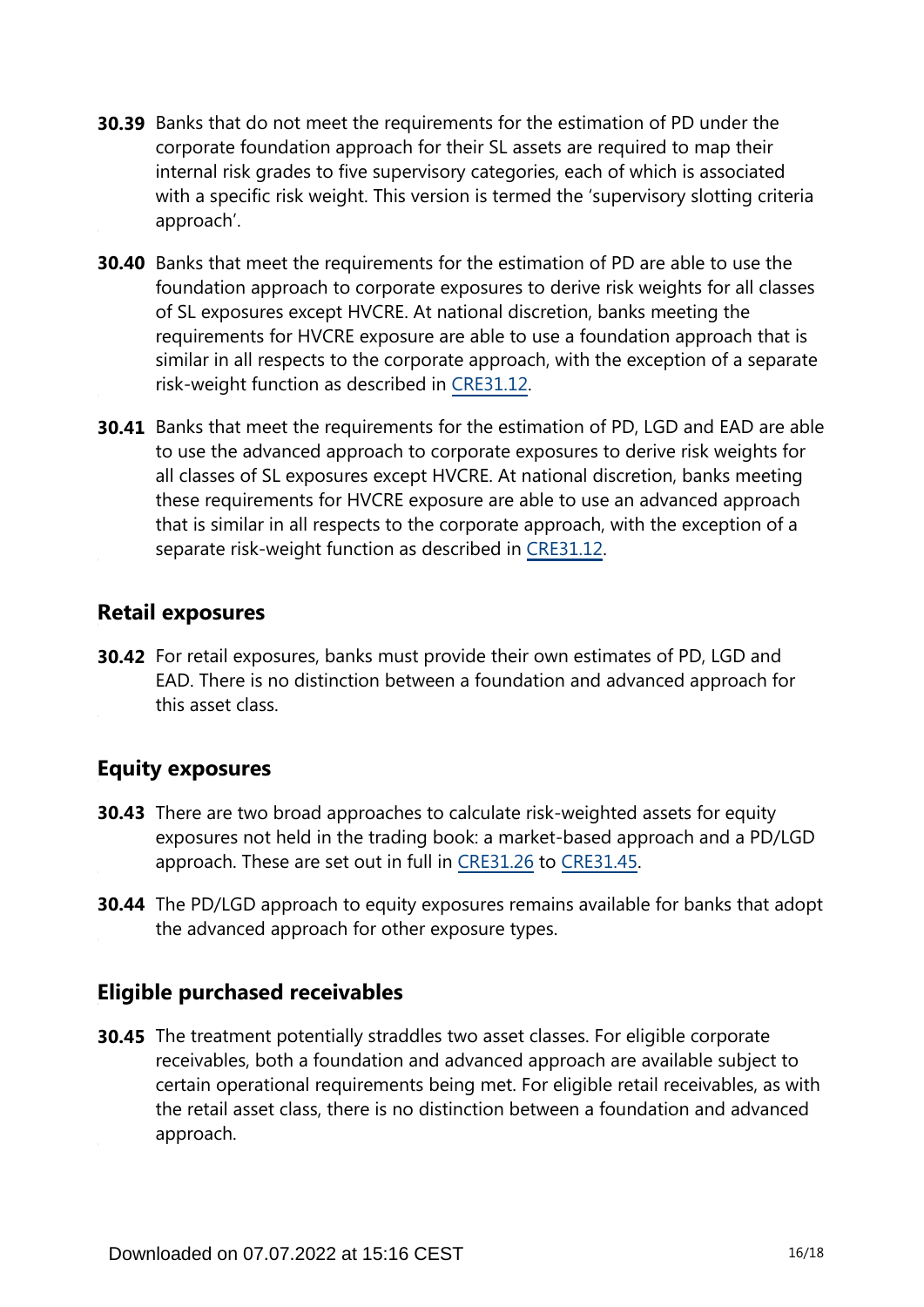## **Adoption of the IRB approach across asset classes**

- **30.46** Once a bank adopts an IRB approach for part of its holdings, it is expected to extend it across the entire banking group with the exception of the banking group's exposures to central counterparties (CCPs) treated under [CRE54](https://www.bis.org/basel_framework/chapter/CRE/54.htm?tldate=20220102&inforce=20191215&published=20191215). The Committee recognises however, that, for many banks, it may not be practicable for various reasons to implement the IRB approach across all material asset classes and business units at the same time. Furthermore, once on IRB, data limitations may mean that banks can meet the standards for the use of own estimates of LGD and EAD for some but not all of their asset classes/business units at the same time.
- **30.47** As such, supervisors may allow banks to adopt a phased rollout of the IRB approach across the banking group. The phased rollout includes (i) adoption of IRB across asset classes within the same business unit (or in the case of retail exposures across individual sub-classes); (ii) adoption of IRB across business units in the same banking group; and (iii) move from the foundation approach to the advanced approach for certain risk components. However, when a bank adopts an IRB approach for an asset class within a particular business unit (or in the case of retail exposures for an individual sub-class), it must apply the IRB approach to all exposures within that asset class (or sub-class) in that unit.
- **30.48** A bank must produce an implementation plan, specifying to what extent and when it intends to roll out IRB approaches across significant asset classes (or subclasses in the case of retail) and business units over time. The plan should be exacting, yet realistic, and must be agreed with the supervisor. It should be driven by the practicality and feasibility of moving to the more advanced approaches, and not motivated by a desire to adopt an approach that minimises its capital charge. During the roll-out period, supervisors will ensure that no capital relief is granted for intra-group transactions which are designed to reduce a banking group's aggregate capital charge by transferring credit risk among entities on the standardised approach, foundation and advanced IRB approaches. This includes, but is not limited to, asset sales or cross guarantees.
- **30.49** Some exposures in non-significant business units as well as asset classes (or subclasses in the case of retail) that are immaterial in terms of size and perceived risk profile may be exempt from the requirements in the previous two paragraphs, subject to supervisory approval. Capital requirements for such operations will be determined according to the standardised approach, with the national supervisor determining whether a bank should hold more capital under the supervisory review process standard [SRP](https://www.bis.org/basel_framework/standard/SRP.htm?tldate=20220102) for such positions.